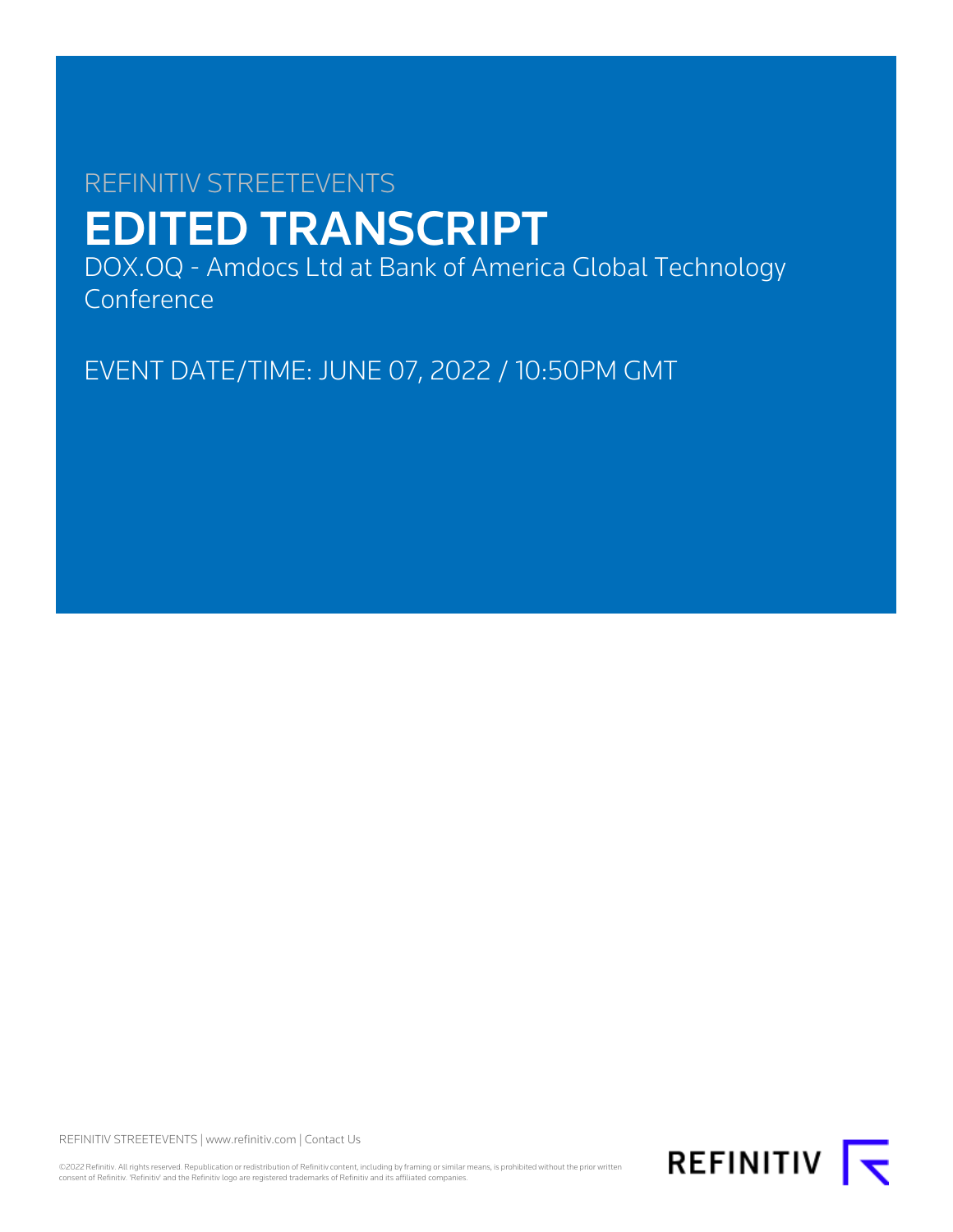# **CORPORATE PARTICIPANTS**

**[Anthony Goonetilleke](#page-1-0)** Amdocs Limited - Group President of Media, Network & Technology **[Matthew E. Smith](#page-1-1)** Amdocs Limited - Secretary & Head of IR

# **CONFERENCE CALL PARTICIPANTS**

**[Tal Liani](#page-1-2)** BofA Securities, Research Division - MD, Technology Analyst

# <span id="page-1-2"></span>**PRESENTATION**

#### **Tal Liani** - BofA Securities, Research Division - MD, Technology Analyst

<span id="page-1-0"></span>So thanks very much for joining us. I know that we are standing between you and the drinks, happy hour. So we're going to make it as fun as possible. I'm pleased to host Amdocs. I've been covering -- Amdocs is my longest coverage company. I've been covering Amdocs almost since 1995, 1997, something like that. So many years of coverage. And I'm pleased to host Anthony, you're going to help me with your last name.

**Anthony Goonetilleke** - Amdocs Limited - Group President of Media, Network & Technology

Goonetilleke.

#### **Tal Liani** - BofA Securities, Research Division - MD, Technology Analyst

<span id="page-1-1"></span>Goonetilleke, exactly. Sorry, I apologize. I'm really bad with pronunciations. Matthew Smith is so easy, by the way.

# **Matthew E. Smith** - Amdocs Limited - Secretary & Head of IR

You got it.

# **Tal Liani** - BofA Securities, Research Division - MD, Technology Analyst

I got this one.

# **Anthony Goonetilleke** - Amdocs Limited - Group President of Media, Network & Technology

We'll bring you the 2 opposite ends of names.

# **Tal Liani** - BofA Securities, Research Division - MD, Technology Analyst

Anthony is the Group President of Technology and Head of Strategy, and Matt, of course, is Head of Investor Relations. So we're going to make it interactive.

(Operator Instructions)



 $\supset$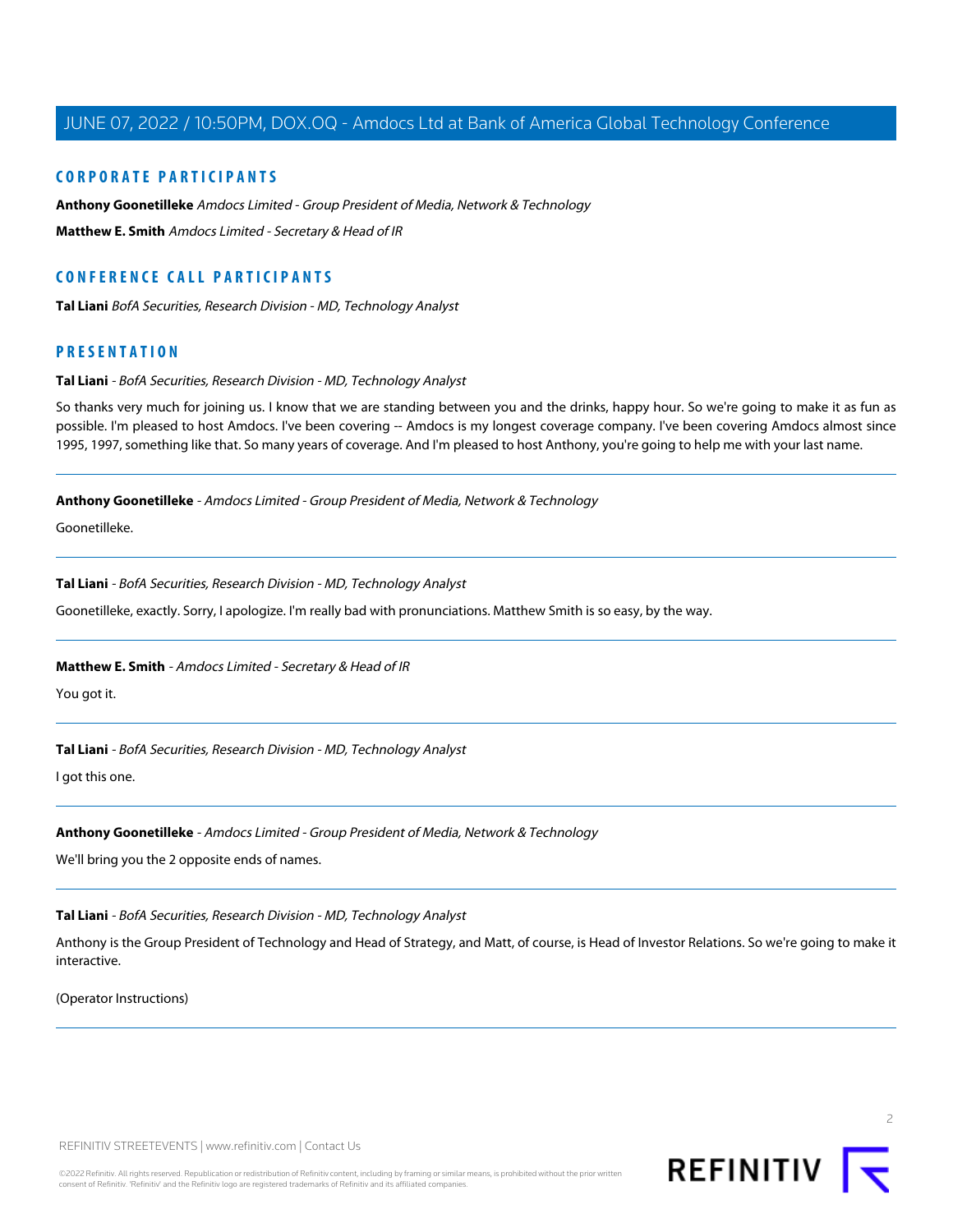# **QUESTIONS AND ANSWERS**

# **Tal Liani** - BofA Securities, Research Division - MD, Technology Analyst

And I want to start with a high-level question. We've seen recently -- so Amdocs was considered to be, for a long time, a slow growth company. And for many years, the growth was low single digit. And suddenly, we are seeing consistent acceleration. What's driving it? And how -- first, I'll ask you what's driving it, and there's probably a lot of things to discuss, and then I'll ask you how sustainable is it?

#### **Anthony Goonetilleke** - Amdocs Limited - Group President of Media, Network & Technology

Sure, sure. So it's always funny being on the other side of the fence like when people say, "Oh, suddenly, all of a sudden, you guys are doing this." The suddenly was a lot of years of planning and thinking about it. About, I would say, 3.5 years ago, almost 4 years ago, we decided to completely re-platform the company and build a product set that is born in the cloud, it lives in the cloud because we kind of saw this new world of cloud and 5G coming into the fray. And so as we did this, we saw all of our customers really just embrace this around the world.

In North America, every one of the customers are using it. We see the big OpCos in Europe, Asia using it. So this is a key driver, I would say. The other thing that happened was a couple of years ago, we initiated an internal strategic process to say, okay, what are the big areas we want to focus on, and how do we increase our addressable market, right? So out of this process came some key kind of thinking. One of it was clearly digitization. The cloud network and really helping our customers grow revenue. So all of these combined really take us from the neighborhood, which we were in, which was kind of the low single digits to more of the high single digits of where we are right now.

#### **Tal Liani** - BofA Securities, Research Division - MD, Technology Analyst

Yes. How sustainable is it?

# **Anthony Goonetilleke** - Amdocs Limited - Group President of Media, Network & Technology

Look, we believe that the pillars and the foundations we've built are multiyear journeys. These are not fly-by-night technologies that are coming in and out. So if you think of things such as cloud, right? Cloud is -- our customers have just started embarking on this journey. This is like a 5- to 10-year journey of moving their workloads to the cloud. Once they finish their IT workloads, they start on their network workloads, right?

Then we've got the edge to deal with. So it's a multiyear, multi-cycle journey. When you start thinking of experience, an experience is not a one-hit wonder, right? I mean today, the next generation, we're competing with apps like Uber and Amazon and things like that. So taking friction out of the experience, making things more automated and digitalized. This is an ongoing process. Then you think of 5G. 5G comes in multiple cycles, right?

You have nonstand-alone, which just gives you speed and nothing else. And then you have standalone, which gives you all the amazing power that 5G comes with, and then we're already talking about 6G. And so the ROI on it, how do you get that return in terms of monetization for our customers. So these are multiple cycles that come into play, and the network, right?

The network is moving from hardware to virtualize. Again, this is hardware that's built on decades of infrastructure that's suddenly being virtualized. So again, we feel pretty good about it that the pillars we've built a multi-cycle, multigenerational pillars that will be there for a while. And kind of undercapping all of that is our customers. We're dealing with Tier 1, Tier 2, the best of the world in terms of our customers, right? These are not small companies that are going to go bankrupt or go out of business. These are platinum Goldstar customers. So we feel like the investment cycle, coupled with our customers and the areas we're focused on really holds us in good stead for a multiyear journey.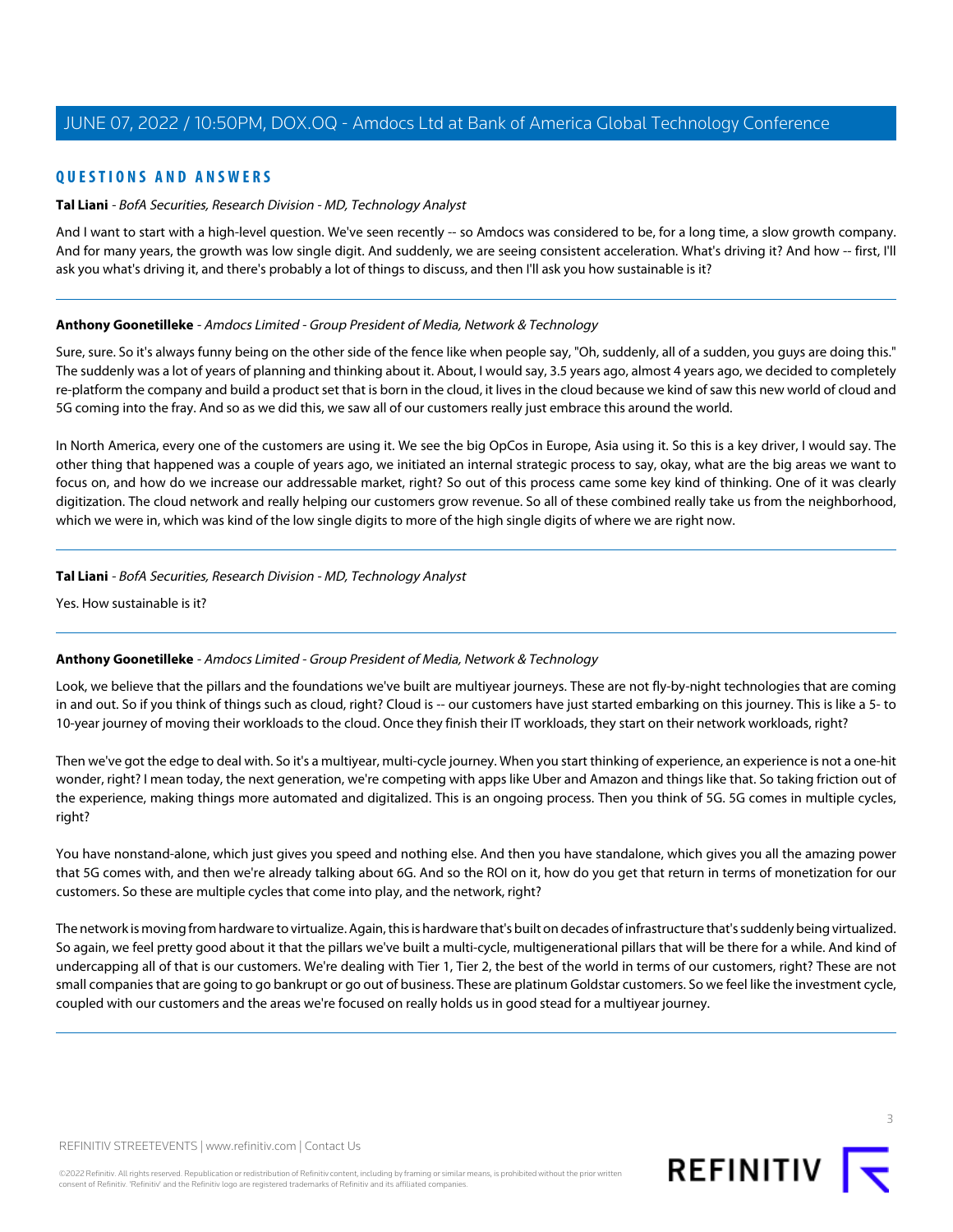#### **Tal Liani** - BofA Securities, Research Division - MD, Technology Analyst

We'll talk in a second, we'll talk about kind of we'll drill down to talk about the trends, the underlying trends. But I want to ask maybe Matt, I want to ask you talk a lot to investors. What do you think is not understood with the case of Amdocs. What is kind of big misconception maybe that investors have that you spend time to explain?

#### **Matthew E. Smith** - Amdocs Limited - Secretary & Head of IR

That's a good question. I mean we spent a lot of time explaining just the last 2 quarters, exactly the questions you've just asked about, this acceleration in the growth. And for so many years, we've been a low single-digit grower. I think people are beginning to sort of wake up a little bit and pay attention to the improved outlook that we've provided. But it's really just a question, I think, of helping people to understand Amdocs as a company. It's traditionally not a well-understood company in terms of where we fit within the markets that we play in, helping them to understand the complexity of the business model, the revenues and so on. And then I think lately as well trying to educate them about why it is sustainable, and why we think the 6% to 10% revenue growth range that we're in now is we can keep on delivering that for the next few years.

#### **Tal Liani** - BofA Securities, Research Division - MD, Technology Analyst

In your last -- on your last call, you spoke about improved outlook for second half of the year for the fiscal year and as well as 2024. What are the drivers for the better outlook for the second half?

#### **Anthony Goonetilleke** - Amdocs Limited - Group President of Media, Network & Technology

Look, I think we had a very good first half, delivery execution, beginning with that to our sales milestones being met. And so we feel very, very good about this year, right? So we know our backlog, our managed services portfolio. As we look to the second half of the year, we feel very, very good about it. As you said, we're coming in at the 8% to 10% for this year towards the high end of that number.

And that extrapolates -- we've given the 6% to 10% guidance for the next couple of years, that extrapolates to that. Now clearly, we want to see the sales momentum continue. And clearly, we don't have control over macroeconomic factors that could influence it based in the U.S. or whether kind of the other dramas happening in other places, but generally, we feel pretty good about what we see and the insight we have. And again, these are customers that are not signing short-term deals with us, right? These are long-term multiyear deals. So we have very good visibility.

# **Tal Liani** - BofA Securities, Research Division - MD, Technology Analyst

I asked the same question -- I asked -- one question I ask kind of all the companies to understand the historical correlation between economic cycles in your business, what do you think is the impact? If there's going to be any slowdown, et cetera. On one hand, there is the historical correlation. On the other hand, traffic is growing certain things that are happening in the industry that are different. So what's your view on your sensitivity to an economic cycle and economic slowdown?

#### **Anthony Goonetilleke** - Amdocs Limited - Group President of Media, Network & Technology

Sure. Look, I mean, we're not 100% separated from it. And clearly, what happens with inflation, what happens with the economy, it does have some impact on us. But on the other hand, we are insulated in a way that connectivity today has become the cornerstone of society, right? I mean I hear people joking around. They'll skip a meal rather than cancel their cellphone plan or their connectivity to their house.

So this, combined with the fact that the type of customers we're working with, to the type of deals and constructs that we have in place to this multiyear journey gives us some level of insulation from this. When we had the issues, and I think you and I spoke about this once before when we had the trade issues going on with China and things like that, we were kind of insulated from that. As we look at kind of the talent workforce crunch,

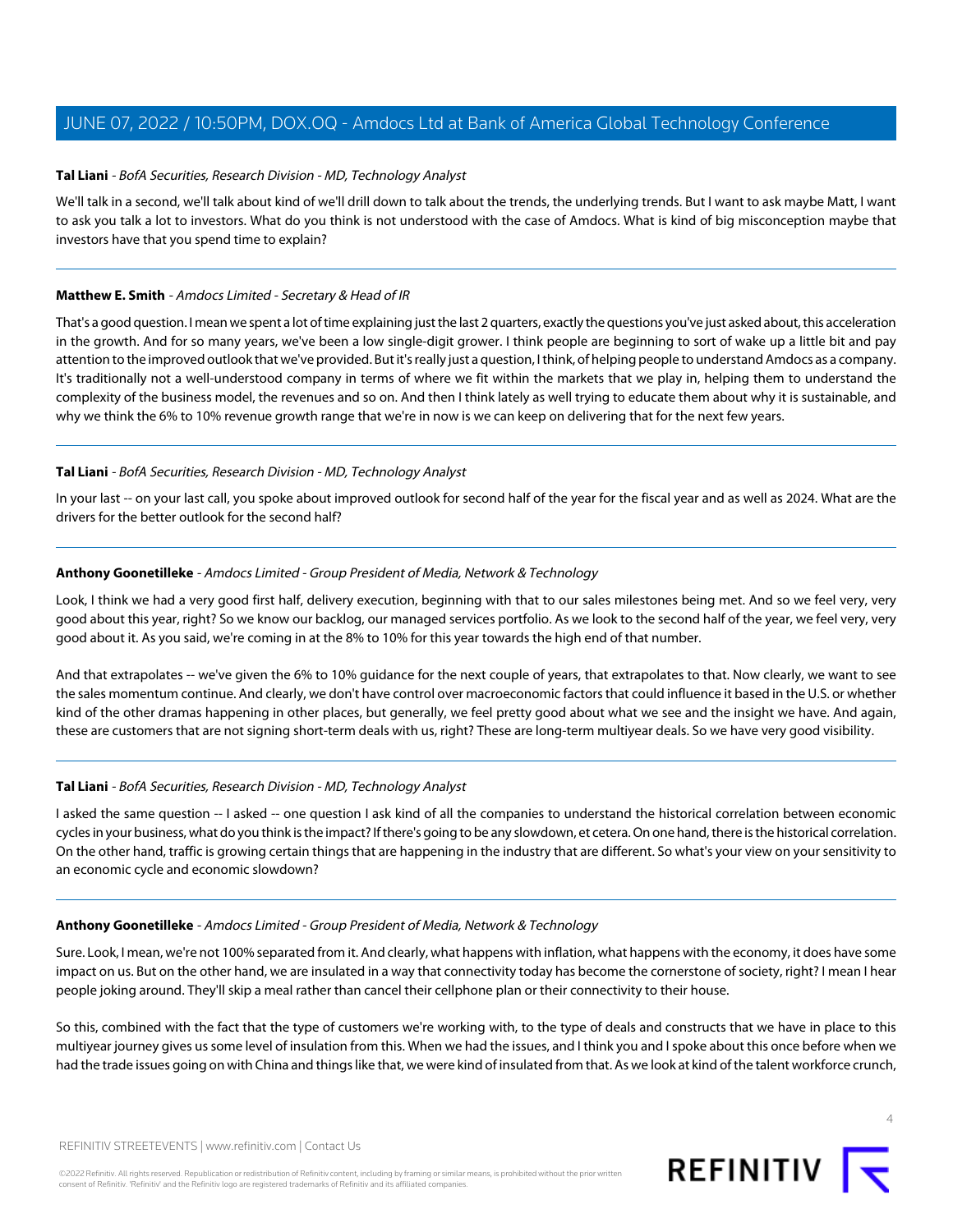we have a global site strategy. So we have centers in Guadalajara in Mexico, in the Philippines, so we're not just dependent on talent in India. We have Tel Aviv in Israel. So we try to like build a company basically that not only can focus on accelerated growth but sustained growth.

#### **Tal Liani** - BofA Securities, Research Division - MD, Technology Analyst

Got it. I want to focus on the 4 areas that you highlighted as growth areas. And I just want to mention them and then we'll drill down digitalization, journey to the cloud, 5G and next-gen network investment and entertainment and media. So let's start with digitalization. This is your digital BSS segment. If you can -- first of all, for those who don't know the company, if you can tell us what's included here? And why is this a growth driver?

#### **Anthony Goonetilleke** - Amdocs Limited - Group President of Media, Network & Technology

Yes. So when we think of digital to different people means a lot of different things. When we talk about digital, we say digital is 3 things. Firstly, it's an amazing, frictionless, seamless experience. on the front end. And this is usually what people associate digital with. But then we had 2 more factors. We say the second one, digital means automated. Digital doesn't mean that when you do something there needs to be 20 people in the background, getting your order to work.

Like digital means you click a button, that happens. And the third thing means it's real time. I hate when I go and do something or a click a button it says, come back and check in 24 hours. That's not digital to me, right? So these 3 things to us mean there is a lot of work to be done, not just in providing you with a frictionless experience, but making sure that order flows through the system gets handled, gets provisioned, and you get the service delivered to you as you expected, right?

In today's society, we're used to apps like DoorDash, right, where you can see the guy picking up the food, you can see him coming into your neighborhood, you can see it delivered. This is the same type of experience our customers expect when they order a service, when am I going to get it delivered, Am I going to get it tomorrow, not in 3 weeks' time. So digitalization to us means a lot of things, not just the front end. So self-service, the app, ordering, order handling, passing the information to the network so it can be provisioned. So all of these things kind of come into that play.

# **Tal Liani** - BofA Securities, Research Division - MD, Technology Analyst

Is this a single project? Meaning does -- I'm making (inaudible), right? Does Verizon call you and say, do digitalization for me? Or are these -- or is this a very long-term journey of building blocks that eventually you get together, you get to what you want to get?

# **Anthony Goonetilleke** - Amdocs Limited - Group President of Media, Network & Technology

Yes. So I always say it's like a set of LEGO blocks, right? So there's component. So what does it include? So let's take the catalog, right? So we have a big Tier 1 customer in North America that said, "Hey, we want to take your catalog and take 100-plus catalogs we had and integrated into one.

#### **Tal Liani** - BofA Securities, Research Division - MD, Technology Analyst

I think you disclosed the name, by the way.

# **Anthony Goonetilleke** - Amdocs Limited - Group President of Media, Network & Technology

Maybe we did, did we Matt?

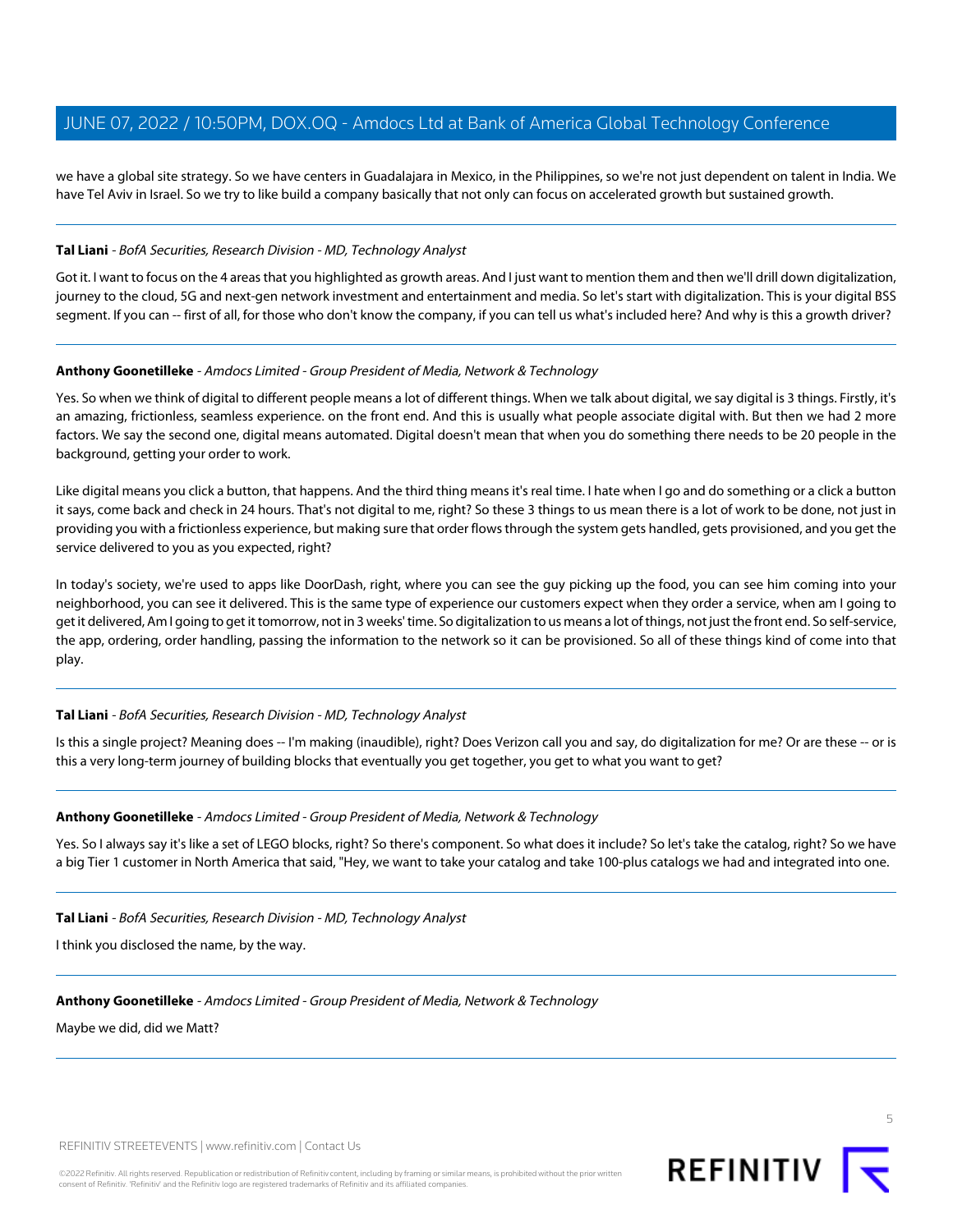# **Matthew E. Smith** - Amdocs Limited - Secretary & Head of IR

I'm not sure.

# **Anthony Goonetilleke** - Amdocs Limited - Group President of Media, Network & Technology

But then this is a digitalization project, right, because it takes manual work out, it takes friction out. So that's one. Then we have another customer that says, "You know what, I want to reimagine my retail stores. How do I work in retail stores," right? We have Globe in the Philippines that sells clothes in their retail stores as well as (inaudible), right? So how do I work with that? So digitalization comes in many forms.

Another form of digitalization may say, "I want to take cost out of my back end, right?" So we can help you do that by moving some of these functions, automating, digitalization. So how they like -- how they approach digitalization, the entry point could be for many different directions. But then you also get customers that say, hey, like I want to do this full transformation, and I want to change the way my company is. And so those are like the full transformation projects. But we also see, especially now digitalization is not one project, but I would say it's a continuous improvement.

# **Tal Liani** - BofA Securities, Research Division - MD, Technology Analyst

Is it -- so what I'm trying to understand, digitalization is about connecting existing front end and all the services, all right? Companies have been investing in it for many, many years. Take, for example, AT&T or big customers. 10% customers, disclosed 10% customers. Do you have the same scope of opportunity with these customers versus other customers that may be smaller, et cetera, so what I'm trying to understand is whether on the road to digitalization, do you have to start everything from scratch, or what you have done in the last 10 years or 5 years, if you were an Amdocs customer, then half of it is already done. 70% is already done.

# **Anthony Goonetilleke** - Amdocs Limited - Group President of Media, Network & Technology

I'll answer that question by giving you an example. So if you -- you've been covering Amdocs for a long time, so you understand this, we used to bring out a product every 18 to 24 months. That used to be our release cycle, right? Today, we're releasing our product every quarter, right? Internally, we're doing it every 3 weeks, which we call Sprint, which we're releasing a product suite.

Our customers now are taking our new latest and greatest product set every quarter, for example, right? So we're adding new features, new functionality. Look, the market is so dynamic. I could not tell you or neither could any service provider tell you what is going to be there in 12 months because just partnerships, the way we deal with partnerships things that are going viral, the way we deal with connectivity are so constantly changing.

So we introduced new building blocks, maybe think of it as different shapes, right, to be able to build the model differently, and we're continuously doing this. We also feel that this allows us a continuous engagement with our customer versus if you think of like more of a traditional, like a hardware network provider, that would deliver you some hardware and then come back what they used to call network equipment refresh cycles, right, come back every 5 years.

So we change paradigm a little bit. So it's a constant engagement of delivering new functionality. Hence, our investment in R&D, right? We continuously keep on investing in it because we feel that, look, you're not competing with the traditional players anymore, right? You're competing with OTTs, with pure plays, so you continuously need to improve your experience.

#### **Tal Liani** - BofA Securities, Research Division - MD, Technology Analyst

Why now? Digitally -- the reason why I keep focusing on digitalization is because it touches a lot of your legacy areas. Why now and not 3 years ago? Why now and not 5 years from now? Meaning, why now there is such a push to go and invest in digitalization?

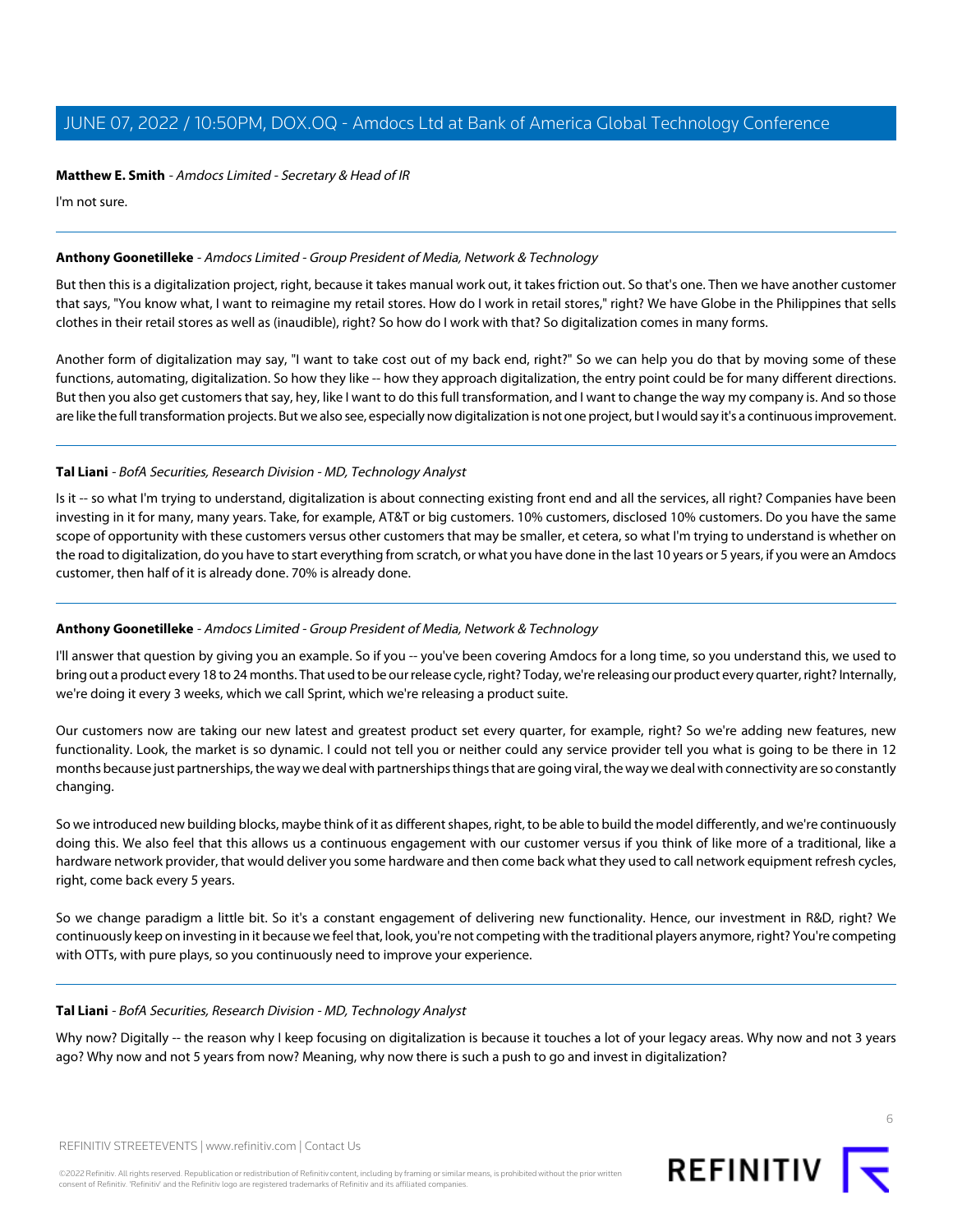# **Anthony Goonetilleke** - Amdocs Limited - Group President of Media, Network & Technology

Yes. I think there are multiple factors that drive it. First thing, like I said, the competition, AT&T competition may not necessarily be T-Mobile. T-Mobile may not necessarily be Verizon or Comcast and so forth, right? Because think of the enterprise space, you're competing with some of the web scale guys now, right? You're competing with small players, you're competing with private networks.

So there is a pressure of saying, "Hey, I need to deliver the best seamless experience I can do." So there is that pressure. But the second pressure is, I think COVID kind of like brought this to a head that connectivity just became the center of everything, right? You cannot afford to have a slow connection in your house anymore, right? I cannot afford to go somewhere, not have connections, right?

My kids -- when we go on vacation somewhere, we have hired an Airbnb, the first question they always ask me is, does it have WiFi, right? My daughter the other day, she was flying somewhere, she asked me, she's like, does the plane have Wi-Fi, right? I said I don't know, get on the plane and find out. But this is what the next generation wants to know, right? We have this notion that I always talk about that maybe it's a little bit ahead of its time, but ubiquitous connectivity, right?

I want to be connected no matter where I am, I don't care how I'm connected, just connect me, right? And I think when you say why now, this is the why now? These things are colliding, right? So it doesn't matter if it's the metaverse, doesn't matter if it's Netflix, doesn't matter if it's your Tesla, it doesn't matter if it's your phone, there is one common denominator, seamless connectivity, right, take the friction out and connect me now and connect me the way I want it to be connected to all of these encompass digitization. So this, I think, is almost a wake-up moment for the industry.

# **Tal Liani** - BofA Securities, Research Division - MD, Technology Analyst

Got it. Any differences you see, and that's maybe my last question for this topic. Any difference you see between types of customers, meaning the appetite to do it on the telco side versus cable side or any other customers?

# **Anthony Goonetilleke** - Amdocs Limited - Group President of Media, Network & Technology

I think they're coming at it from different reasons, right? So you take some of the big North American players, they've gone back to like almost like a back to basics, right? So you saw the divestiture of kind of Warner Media. You saw the AOL assets being taken -- moved away, and they've gone, okay, we want to be the best connectivity player we can be. So I think when you kind of look at this kind of holistically, I think it changes from region, right?

So I take Europe, for example, Europe is going through a cycle that maybe the U.S. went 5 to 10 years ago in terms of consolidation. So you have Spain doing consolidation. You have the U.K., you have Germany all in-country consolidation, by the way, which is also great for Amdocs, right? Meaning wherever there's work to be done, we're talking about APAC with someone from South Korea before, and in APAC, you see this kind of skip level, meaning they've gone from 4G to LTE from 4G to 5G. So you have different regions almost reacting in like slightly different ways.

# **Tal Liani** - BofA Securities, Research Division - MD, Technology Analyst

Got it. So my next question is really what I wanted to ask is different appetite between regions, meaning what do you think it -- how do you rank U.S. as a growth driver, North America, I should say, as a growth driver versus Europe versus the parts of your -- parts of APAC, et cetera?

# **Anthony Goonetilleke** - Amdocs Limited - Group President of Media, Network & Technology

It depends. It depends, I would say there's different types of costs, right? So we see growth. I think we've experienced growth from all of our regions in the last few years. And clearly, North America is driving it with stand-alone 5G. But Europe is really trying to -- especially Western Europe, trying to leapfrog that, right? So as the consolidations come into play, as 5G comes into play, they're trying to leapfrogging.

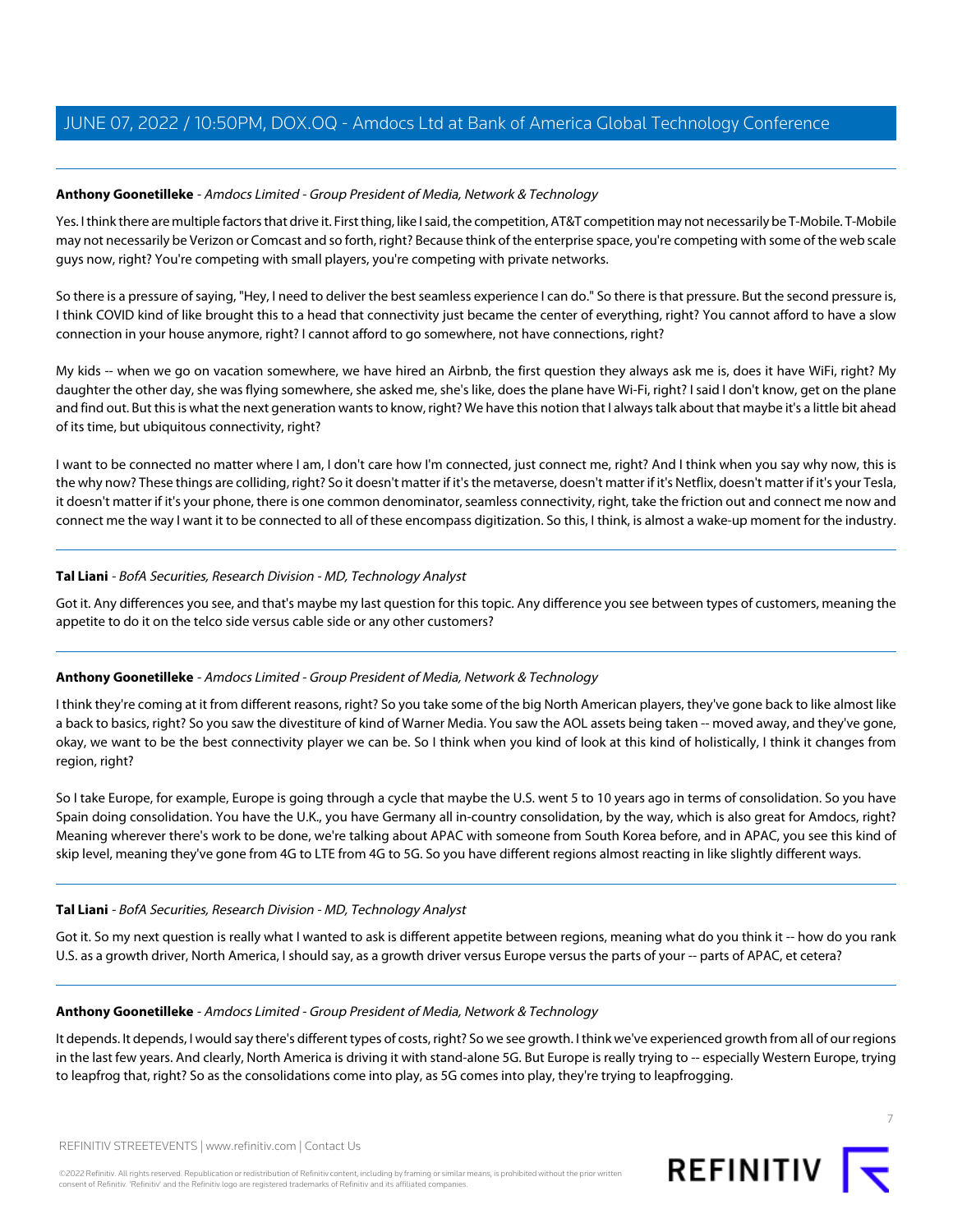We see this trend in Eastern Europe, by the way, completely re-platforming, right, which we haven't seen this probably 10, 15 years, right? Many Eastern European players going, "Oh, we want to look at re-platforming our systems and coming together." Something else that I've seen is countries in Africa pop up, which really, they were happy to sit on their legacy systems and trying to do bits and pieces, suddenly, they're buying 5G policy from us, right? And so I think different regions and the growth appetite clearly, America is still a big driver, and we'll continue to drive it. But we see it in Europe, we see it in APAC, but for different reasons.

# **Tal Liani** - BofA Securities, Research Division - MD, Technology Analyst

You've actually said that we expect growth on a pro forma constant currency basis across every region (inaudible) fiscal year. So we covered 1 out of your 4 growth drivers, digitalization. The second one is journey to the cloud. Explain us, please, first, the historical position in the cloud and your current position, and what drives the growth?

#### **Anthony Goonetilleke** - Amdocs Limited - Group President of Media, Network & Technology

Sure. So I would say service providers were very slow to move to the cloud, not necessarily because they didn't want to or they didn't have the capabilities, but they had massive data centers, while they had data centers that hosted apps like Uber, for example, in their own cloud data centers. Over the last, I would say, 4 to 4.5, 5 years, they've decided that, okay, you know what, this is not our core competency.

Let's look at moving to the cloud. Clearly, COVID also accelerated some of this thinking. So as leases come up for premises, as old hardware needs to be replaced, there's a decision point that comes into play that says, do I now invest in this? Because if I invest in this, I'm going to have to stay here for the next 5 to 10 years, right, to make my money back or do I move to the cloud. So that's one decision point. The second is just leveraging the capabilities of the cloud, right? If I am on AWS, I can flip zones in a second, right?

If I want to add more hardware, a developer can click a button, they're going to spin up a terabit of data, right? These flexibilities in order to compete in a world like today, you have to utilize the cloud. So we see ban on every one of our customers having a cloud strategy. Now there's still, I would say, early in the strategy, some are more advanced than others, clearly, but they're starting to move workloads to the cloud, right? You saw AT&T and the announcement of Microsoft starting to move a network workload to the cloud, which is one of the first announcements.

So here, we feel like we can really help. We've done several acquisitions like the Source Group, where a bunch of like amazing cloud experts. Clearly, with migration I mentioned we kind of re-platform and build a cloud set of products. So all of these kind of come together to provide you a set of tools to be able to move to the cloud. And we feel like this will be at least a 5- to 7-year journey of moving to the cloud.

#### **Tal Liani** - BofA Securities, Research Division - MD, Technology Analyst

So the customer is, in this case, joining to the cloud, the customer is a telecom provider?

# **Anthony Goonetilleke** - Amdocs Limited - Group President of Media, Network & Technology

Yes.

# **Tal Liani** - BofA Securities, Research Division - MD, Technology Analyst

And you basically have tools to help them to migrate to the cloud?

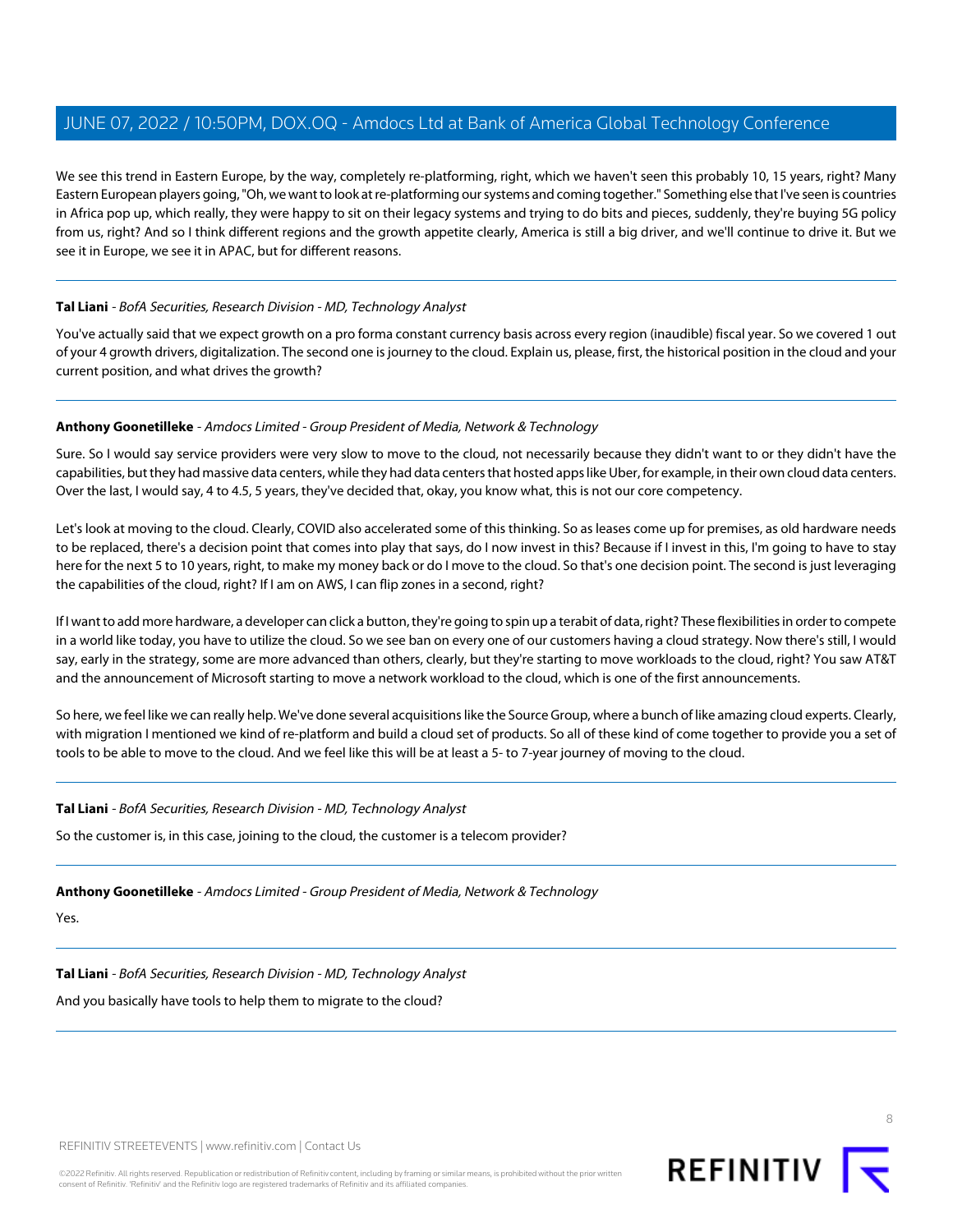**Anthony Goonetilleke** - Amdocs Limited - Group President of Media, Network & Technology

Yes.

# **Tal Liani** - BofA Securities, Research Division - MD, Technology Analyst

What makes Amdocs good at doing that?

# **Anthony Goonetilleke** - Amdocs Limited - Group President of Media, Network & Technology

First of all, a lot of them are using our systems. So we're moving them from one of our existing systems to one of our new cloud-native systems, right? So in a way, it's like heart surgery, right? So you need to do this without number one, having any downtime, so you need business continuity. Number two, you need to do it in the most efficient manner. Number three, you need to have the skill set to be able to get into the bowels and do this. And so Amdocs is positioned very well to do this, right?

So because we also invested in a new cloud platform, it also makes it an easier decision to kind of go from the left hand to the right hand. Now of course, when we do this, we're also looking at other opportunities to expand, right? So service providers are not just moving the Amdocs applications. Like in the case of AT&T, they're moving other applications as well, and we're helping them move that as well. So it's clearly our #1 focus is our application stack and moving to the cloud. But as we do this, a lot of our tools are relevant human for non-Amdocs applications to help them migrate.

# **Tal Liani** - BofA Securities, Research Division - MD, Technology Analyst

And you have agreements with AWS and Azure, what are these agreements?

# **Anthony Goonetilleke** - Amdocs Limited - Group President of Media, Network & Technology

What are these agreements. So we look at these guys as very, very strategic partners for the future. right? So the AWS agreement was put together single handedly by Shuky and Andy Jassy at the time that was really leading AWS, right, because for the cloud guys, it's about all of these compute power and network workloads that's going to use their computing resources, right? For us, it's about number 1 being relevant in the future. Number two, being the best cloud platform product set that service providers can use. And number three, we're also in partnerships with them because the cloud guys in a way, could potentially be some of our customers in the future in different areas as they launch out and sell different things, they're using some of our services. So it's a, I would say, very, very strategic relationship. We have our R&D teams that meet together, that share road maps. I'll give you another example, and I won't mention the cloud provider's name but we moved some of our charging platform to the cloud. And the cloud provider, one of the biggest ones, couldn't keep up with the rate. Why it sounds strange, right, for a big cloud scale provider. But the reason they couldn't keep it up because think of telcos, you're managing so many petabytes of data and billions of events coming in so fast, then you have to have an amazing set of hardware on the cloud. right? So we work with them with the hardware manufacturers to really kind of build a step that works really well for service providers. So these types of partnerships go a bit more beyond than just signing an agreement and saying, "Yes, we have a partnership, right? It's a very entrenched agreement."

# **Tal Liani** - BofA Securities, Research Division - MD, Technology Analyst

The third driver is 5G, next-gen network. How do you participate in the build-out of 5G?

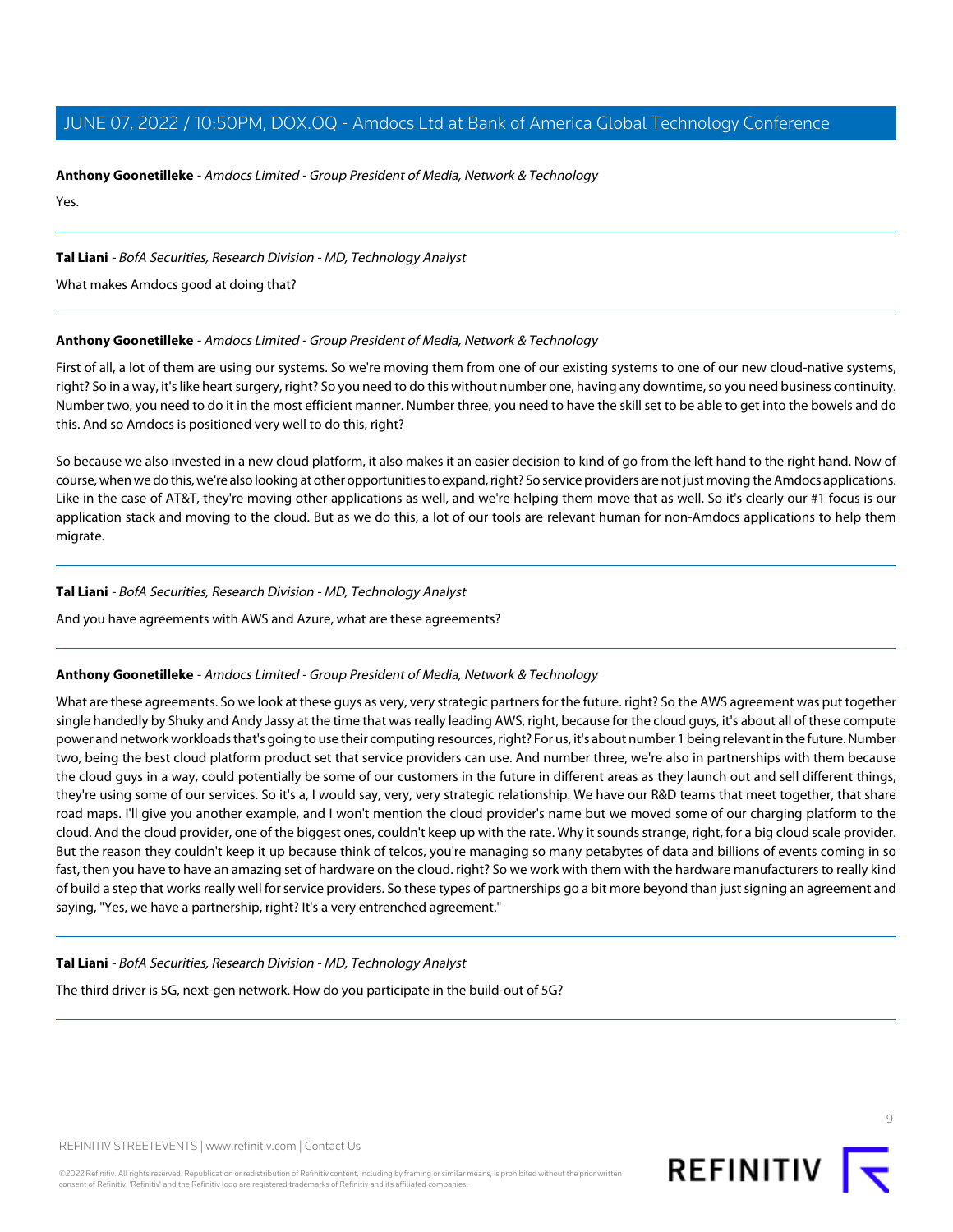#### **Anthony Goonetilleke** - Amdocs Limited - Group President of Media, Network & Technology

So all the way from monetization, so charging our rating, our catalog and things like that, all the way to things like 5G policy. So we have the world's leading 5G policy at the moment. And we have all of the deployment of the 5G network. So we acquired an asset several years ago called TTS Wireless that focuses on how do you deploy 5G. So we -- I don't care or we don't care if it's Ericsson, Samsung, Nokia, you name it, who does the radios, we can do the integration and deployment of the 5G network on top of it. So all the way from care and ordering. Two, how do I dream of a new 5G product set? I spoke about catalog before, right? You can model a new 5G product set and see what that looks like. So all the way from the front end, all the way to the back end, 5G brings in new behaviors. And so we want to just cater for this and make sure we deliver on this.

# **Tal Liani** - BofA Securities, Research Division - MD, Technology Analyst

This is a very strategic position because at the end of the day, you oversee the entire flow which, at the end of it, there is a service that carriers sell to customers. Do you have -- do you see a challenge in carriers giving you so much power basically?

#### **Anthony Goonetilleke** - Amdocs Limited - Group President of Media, Network & Technology

Look, I think when much is given, much is expected. So clearly, it's not a vendor relationship. It's a partner relationship. Our relationship with carriers are multiyear. We don't lose customers, right? So this is a multiyear journey, very, very close relationships all the way from the executive level, like I don't know almost every executive has all of our cellphone numbers right from Shuky down to myself to all the other heads of the groups. And so it's a very close relationship, but this is because of -- we also have a very unique accountability model, right? We don't just give you our products and say, "Hey, good luck pal, just go and run it." We make sure it runs. We make sure it operates, and look, I think they continue to push us, but it's a good thing. I think that it makes us better.

# **Tal Liani** - BofA Securities, Research Division - MD, Technology Analyst

Right? I want to go back to a question that I always had in mind, it's carriers invest a lot in 5G from auctions, spectraenology, spectrum, everything, how do you help them to monetize it?

# **Anthony Goonetilleke** - Amdocs Limited - Group President of Media, Network & Technology

Yes. And that's at the heart of what we do, right, because I have not seen, if I'm being frank with you, I have not seen a business case that said Here's how we monetize 5G, and we're tracking perfectly to it, right? So for the next number of years, it will be a monetization game and the monetization, we're focusing on a couple of areas. So in the consumer space, we see some monetization, but it's not a paradigm shift, right? You are not going to pay twice your phone bill just because you're getting 5G. But on the enterprise space, for example, we clearly see an opportunity there. So we're working with a company over in Seattle in an orchard that they've built out with a 5G network and drones monitoring the orchard and things like that. It sounds really interesting, but those are the use cases that are going to bring the monetization for the future. I would say. And so our job is to build software like the LEGO example is a good example. Give us all the LEGO blocks so we can play with it because I'm not really sure of which use case is going to stick right? So I'm going to have to change it, build new ones in the future. And so that's basically what we do.

# **Tal Liani** - BofA Securities, Research Division - MD, Technology Analyst

I don't know if this is the right place or not the right place to ask the question because I'm not sure it's just related to 5G, but we have a multiyear agreement with T-Mobile and AT&T, and these are very big customers for you. Can you give us an update on, first of all, the nature of the agreement and where it is?

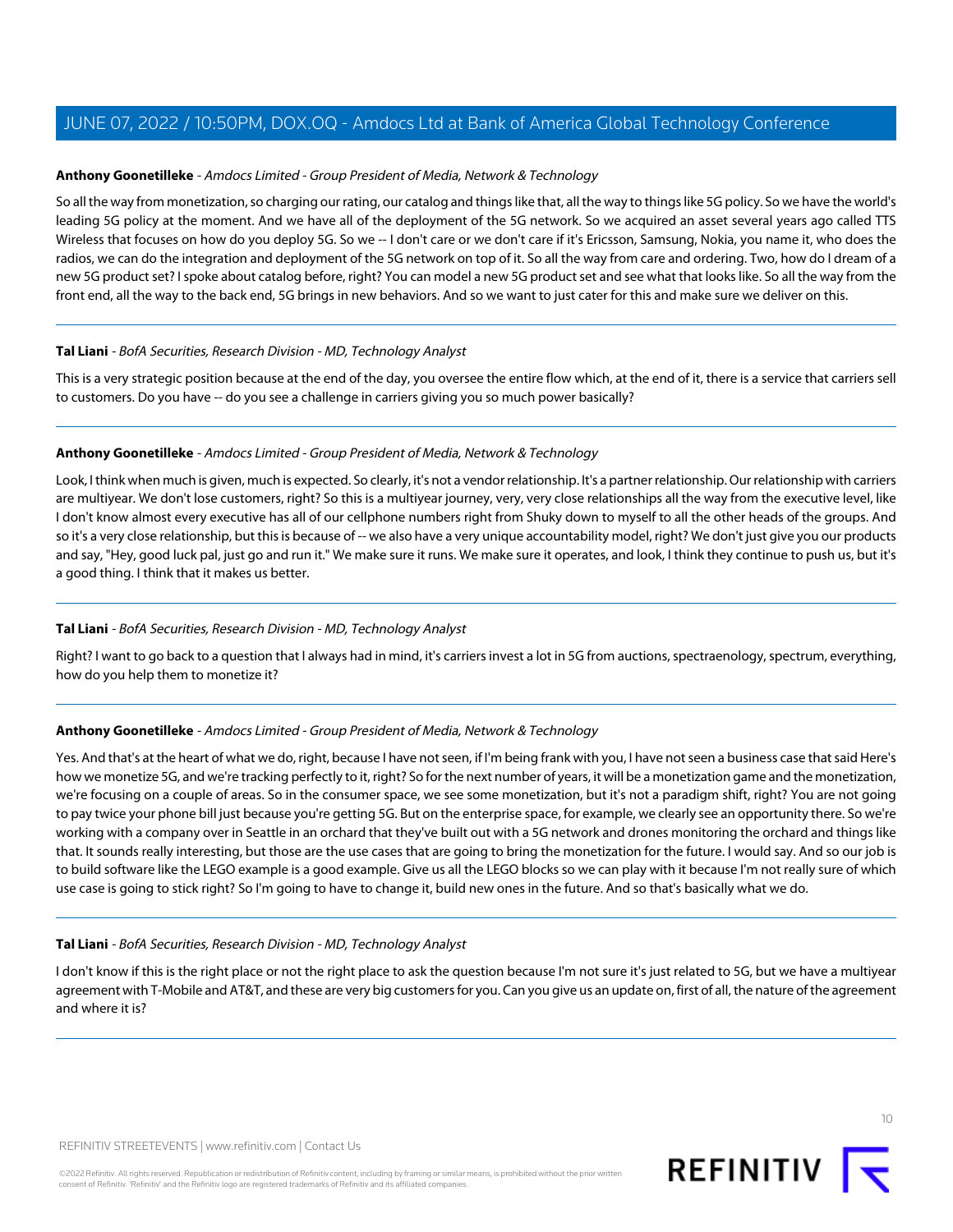#### **Anthony Goonetilleke** - Amdocs Limited - Group President of Media, Network & Technology

Yes. And it's different for all of them. Clearly, I mean, in terms of what we publicly announced, yes, it's a multiyear agreement. In the case of T-Mobile, we were encumbered both in T-Mobile and Sprint, but as they came together, we also had an opportunity to add value and help that relationship grow in new areas that we weren't participating before. With AT&T clearly looking at the new stuff we're doing in terms of the new 5G stack and helping them really double down and make connectivity a premium service is kind of where we're focused on together with Microsoft, by the way. doing it on Azure. With Verizon, they weren't a customer for the longest time. They're now a customer. We're very, very happy with it. We need to deliver. And as we deliver, they keep on saying, "Hey, what about this product? Hey, can you run a POC for this," which is exactly where we want to be, right? So we want to deliver and as we deliver, we hope that relationship will grow.

#### **Tal Liani** - BofA Securities, Research Division - MD, Technology Analyst

Got it. Is 5G in terms of an opportunity for Amdocs, et cetera, is it different from previous generation?

#### **Anthony Goonetilleke** - Amdocs Limited - Group President of Media, Network & Technology

Yes, it's different from the perspective of -- I don't think we paid any attention going from 2G to 3G to 4G, right? Because it was a hardware equipment change and everything that kind of stay the same. 5G, #1 is the first G that was born in the cloud. it's really the first G that was software driven, right? And it's the first G that gave you capabilities that applications can use before -- like if you think of 4G, it was the best effort like, "Hey, my connectivity is the best I can provide to you where you are." 5G delivers the promise that I can control latency, I can control speed, I have better security, I have better capabilities for IoT. So this is why there is the excitement and the spend over going to what they call stand-alone 5G because there's a promise of a lot more capabilities to be exposed on the network.

# **Tal Liani** - BofA Securities, Research Division - MD, Technology Analyst

I want to switch to the last driver, which is entertainment and media. And this used to be a bigger focus for the company. That's at least my feeling and I spoke to the company before ubiquity and others were highlighted. Now, it seems like it's taking a little bit of a backseat in your emphasis. Can you tell us, first of all, give us an update on the business and then tell us how much of a growth driver is it? What are the puts and takes?

# **Anthony Goonetilleke** - Amdocs Limited - Group President of Media, Network & Technology

Yes. So media is an interesting one for us. So clearly, there's been some landscape changes in media, right? So whereas all of our customers and service providers kind of double down, it doesn't matter if it's AT&T or T-Mobile or Verizon in the media space and earning the content, they not necessarily want to earn the content right now. So what they would rather do is partner with people. So our media strategy shift from yes, we still deliver content. But rather than owning and delivering the content from studios to we launched something called Market One, which is our content partnership platform because this is what more customers want to do more now. So there's been that kind of subtle shift and change. It's also the behavior, right? So for example, there's a decline in things like TVOD, which is transactional video because today, you don't really order a video or an on-demand video from a cable provider. Most people will either buy it from or rented from Apple from ITunes or watch something on Netflix or Disney+ or something like that. versus that. So that's kind of been the macro shift. And the way we've adjusted to it is that, okay, fine, we understand it. So maybe that's not a driver, but then this kind of partnership angle of media has taken off. So today, on the platform, we have about 100 partners. So Netflix, Spotify, Google, Apple, and I think we announced the T-Mobile one, AT&T Mexico, Sky in the U.S., Virgin Media, O2 in the U.K. really wanting to give their customers the choice of adding multiple partners. And so this is more where I focus on, whereas before, we were kind of aligning more with our service providers in terms of content delivery and then monetizing content directly.

#### **Tal Liani** - BofA Securities, Research Division - MD, Technology Analyst

Why is this business synergistic to Amdocs?

REFINITIV STREETEVENTS | [www.refinitiv.com](https://www.refinitiv.com/) | [Contact Us](https://www.refinitiv.com/en/contact-us)

©2022 Refinitiv. All rights reserved. Republication or redistribution of Refinitiv content, including by framing or similar means, is prohibited without the prior written consent of Refinitiv. 'Refinitiv' and the Refinitiv logo are registered trademarks of Refinitiv and its affiliated companies.

11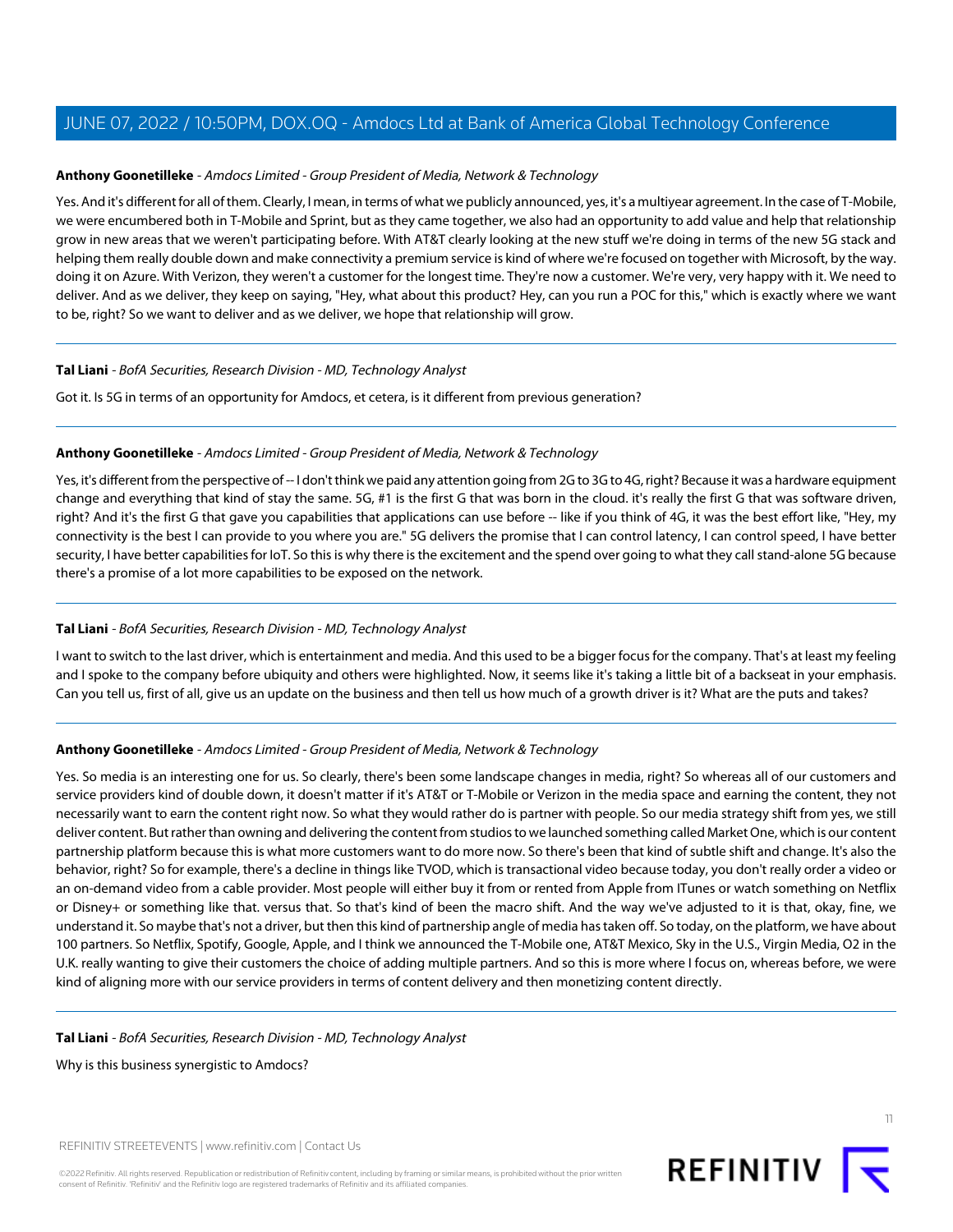# **Anthony Goonetilleke** - Amdocs Limited - Group President of Media, Network & Technology

It's synergistic based on where our customers are going, right? So I would say, if the content side was less synergistic now, where else maybe 3, 4 years ago, we thought it was more synergistic. I would say the partner piece of the Market One piece is much more synergistic now if I compare it to right? So I think there's been that change in the macro environment.

# **Tal Liani** - BofA Securities, Research Division - MD, Technology Analyst

Got it. Before I ask some questions, I have some questions for Matt. I want to ask you just 1 last question is do you think Amdocs from a growth driver's point of view, do you think you have everything you have or you need? Or do you think you'll continue to find the fifth area, in the sixth area, et cetera, are you on a quest to continue and expand the horizon or the scope of growth? Or are you more focusing on execution within the 4 areas?

# **Matthew E. Smith** - Amdocs Limited - Secretary & Head of IR

I think he's asking you.

# **Anthony Goonetilleke** - Amdocs Limited - Group President of Media, Network & Technology

Matt.

# **Tal Liani** - BofA Securities, Research Division - MD, Technology Analyst

No, I said Matt.

# **Anthony Goonetilleke** - Amdocs Limited - Group President of Media, Network & Technology

Sure Look, first of all, we are constantly looking, right? As part of kind of the steady had a strategy I were, I always call our strategy the always-on strategy, meaning before -- if every 3, 4 years, we did the strategy process and now we go and execute on it, forget that. right? The strategy isn't going to draw anyway. It's an always-on strategy. So number one, we are constantly looking at areas, right? So we announced the North American financial services company that signed a deal with us almost 2 years ago. that's a piece we're looking at and exploring and seeing if there's any value because we're starting to see some industry similarities like moving to the cloud, digitization, automation in that space. So the simple answer is absolutely. We're constantly looking at not just expanding the SAM within our space, right? So 3 years ago, we were really predominantly only focus on the BSS space. Today, we're very focused on the network space and new buying towers that we were. And also, as we look at that, we build these capabilities and say, maybe they're relevant, not just in the telecommunications space, maybe they're relevant in other areas. So we're always trying to look for that, and we'll adjust as we go. You won't have to wait for 3 years to find out, by the way.

# **Tal Liani** - BofA Securities, Research Division - MD, Technology Analyst

Good. I want to finish with some questions on numbers. And the first question is, just philosophically, cash flow, focus on cash flow, focus on profitability. What happens to your cash flow? What are the puts and takes of cash flow over the next few years?

12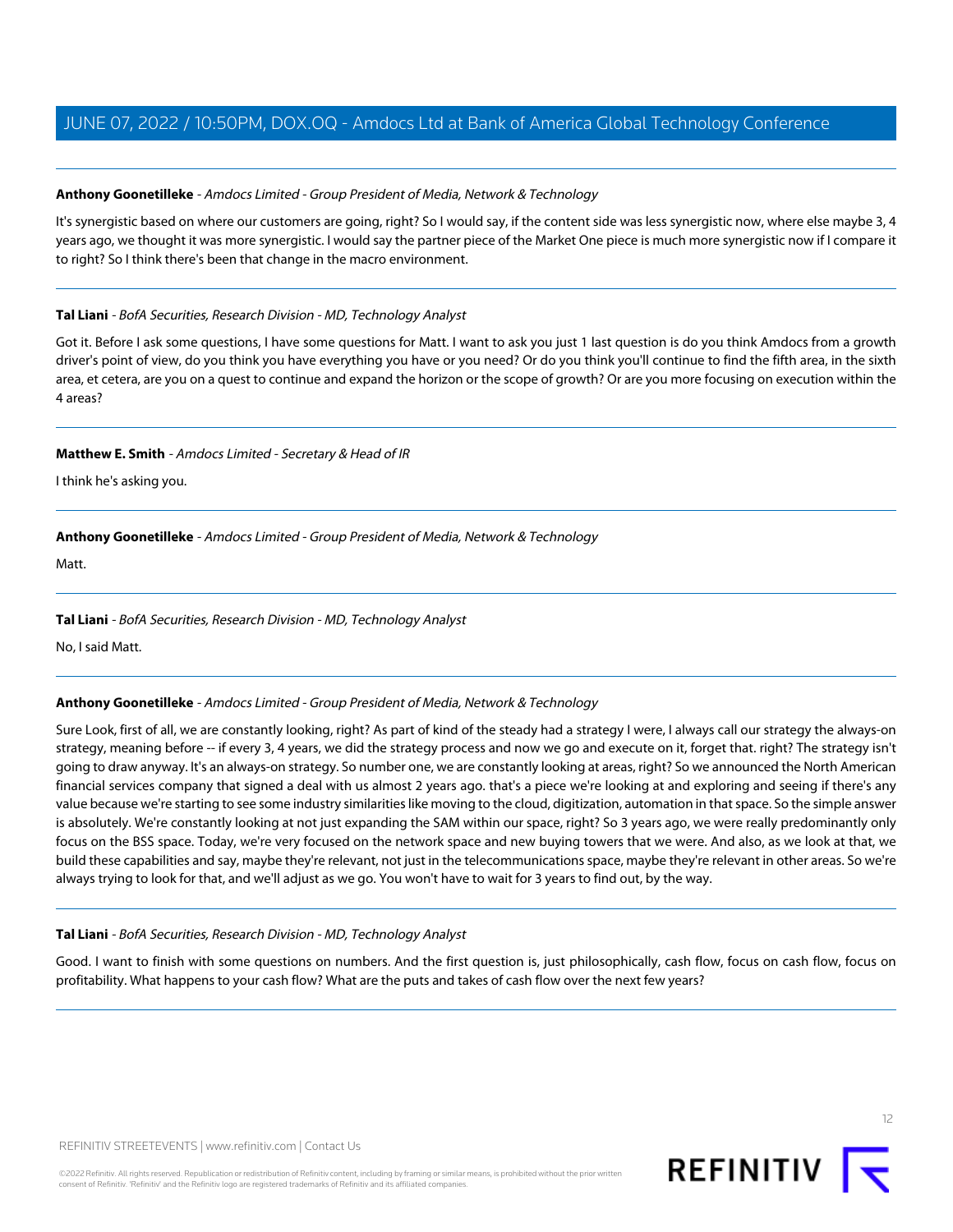# **Matthew E. Smith** - Amdocs Limited - Secretary & Head of IR

Yes. I mean, look, what we've set of historical trends is that the free cash flow generation of the company should convert roughly on par with the non-GAAP net income that we're generating right now. Some years, it's going to be better than that. Some years, it's going to be worse than that. But generally speaking, over time, it should convert roughly on par. So for this fiscal year that we're in, we're on track to deliver \$650 million of normalized free cash flow, which is roughly 1 to 1 with the non-GAAP net income of the business. By the way, the reason for the normalization is because we're in the final year of building out our campus in Israel. So this will be the biggest year of CapEx and then hopefully, going forward, we're done, and we're moving into that new facility. So we should see the...

#### **Tal Liani** - BofA Securities, Research Division - MD, Technology Analyst

By the way, how much was the...?

#### **Matthew E. Smith** - Amdocs Limited - Secretary & Head of IR

That was a net investment of roughly \$350 million over 5 years, I think it was 4 or 5 years. So we're coming to the end of that, it will be great when we get to move in. I think obviously, there will be some financial benefit as a result of that just in terms of lease payment savings and these sorts of things. But more importantly, I think it will be great for just the -- an exciting new place to go and work. That will be important for talent retention and the retraction. And hopefully, some positives in terms of productivity gains and so on in terms of the business. So...

#### **Tal Liani** - BofA Securities, Research Division - MD, Technology Analyst

Great. Why no the -- the #1 question I'm getting on Amdocs when people don't know the company is that how the hell can they maintain such a flat margin? Like what's behind -- and some people even question the integrity of it, right, the reports, right? So I'll ask you the question like this the same way I'm getting it is what why is margin managed so well? How can you achieve it? What could happen, for example, that will take you away from this trajectory?

# **Anthony Goonetilleke** - Amdocs Limited - Group President of Media, Network & Technology

Well, I can maybe add some color on that Matt can continue. Look, this is a little bit of a DNA thing, right? So as Shuky gave us this mandate of accelerated growth in the company and to drive the accelerated growth. Straight after that is with the sustained levels of margin, right? We are not sacrificing 1 for the other. We believe in this because a good healthy company should be able to do this. Now behind the scenes, maybe there are multiple levers here, right? Maybe there's one stage an acceleration in R&D, but maybe that's offset by some savings we can get by automating things and driving efficiency. So there's all sorts of levers pulled in the background. We don't take it for granted, but we believe that we should be delivering on this promise for a good company. So this is something, out of 30,000 employees, funnily enough, if you go and talk to the majority of them, everyone will talk to you about EBIT, right? This is a very common thing. It's not uncommon to be spoken of in every meeting as you talk about, what's your cost structure, what's your cost structure of people, where your resourcing, it's very common dialogue, and I think this is built into our culture. And so that's why no one wants to come and say, "Oh, yes, I can bring you growth, but I'm going to lose x amount of money," right?

**Tal Liani** - BofA Securities, Research Division - MD, Technology Analyst

Right.

#### **Anthony Goonetilleke** - Amdocs Limited - Group President of Media, Network & Technology

Exactly. So I think it's a very, very focused effort starting all the way from Shuky, and it goes all the way down to every employee.

REFINITIV STREETEVENTS | [www.refinitiv.com](https://www.refinitiv.com/) | [Contact Us](https://www.refinitiv.com/en/contact-us)